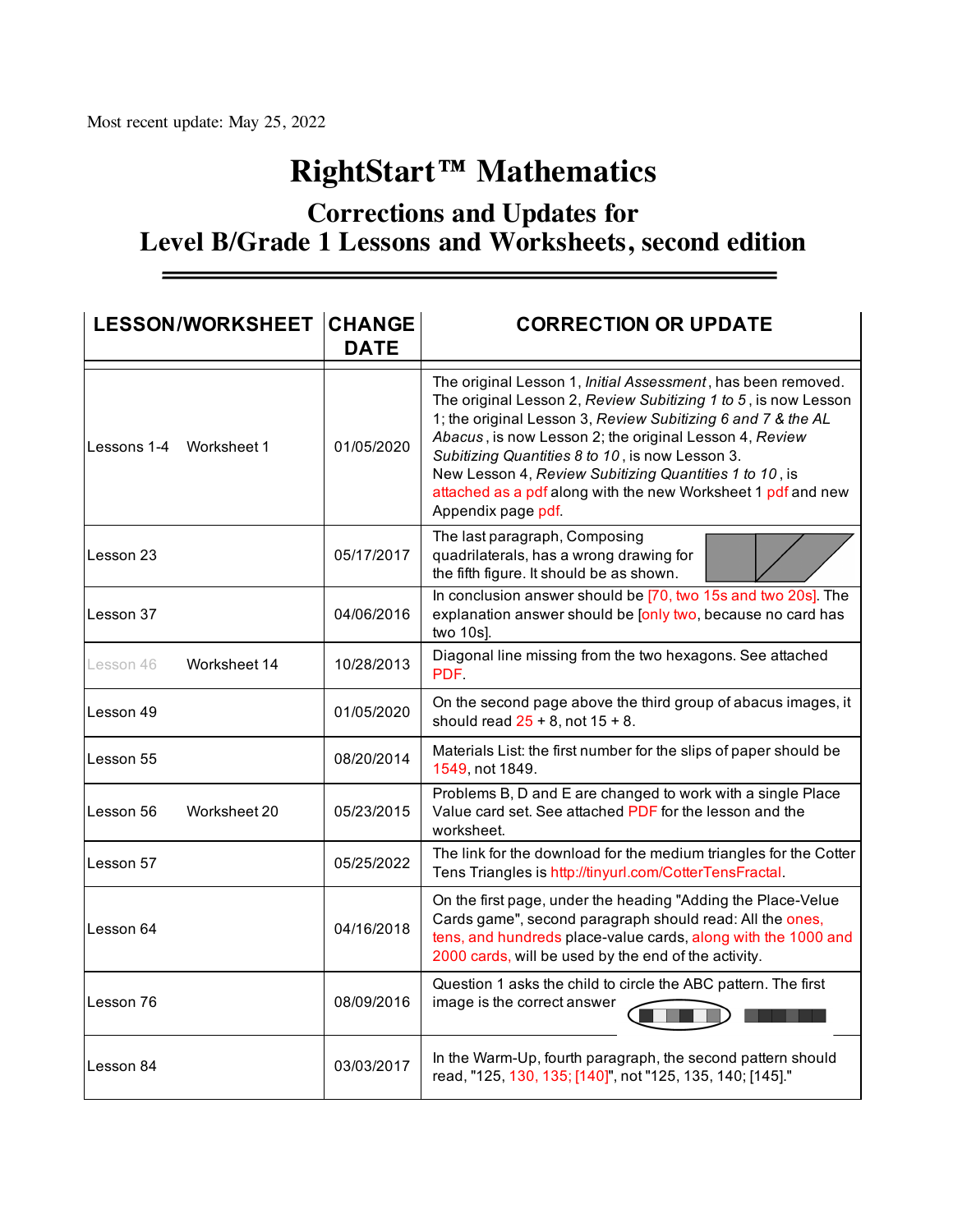| Lesson 88                                 | 03/03/2017 | The term remainder listed in the objectives and throughout the<br>lesson needs to be changed to difference.                                                                                                                                                                                                                                                                             |  |
|-------------------------------------------|------------|-----------------------------------------------------------------------------------------------------------------------------------------------------------------------------------------------------------------------------------------------------------------------------------------------------------------------------------------------------------------------------------------|--|
| Lesson 92                                 | 03/03/2017 | On the second page in the first paragraph, it should read "Ask<br>him how he could find the difference" not the remainder. Also, in<br>the explanation to the right, it should read "The difference is<br>what remains after subtracting", not remainder.                                                                                                                               |  |
| Lessons 93-97                             | 03/03/2017 | In the conclusion or warm-ups, the question should be "When<br>you subtract, what do you call the answer? [difference]",<br>elminating the incorrect reference to remainders.                                                                                                                                                                                                           |  |
| Lesson 100                                | 12/10/2015 | Added an explanation across from the section on Worksheet 42:<br>Because the two smaller triangles are equal to the square<br>(second problem) and to the large triangle (third problem), the<br>square is equal to the large triangle (fourth problem).                                                                                                                                |  |
| Lesson 108                                | 03/03/2017 | At the bottom of the first page, it should read "What is the<br>difference according to the ruler", not remainder.                                                                                                                                                                                                                                                                      |  |
| Lesson 117                                | 04/26/2021 | The cards for the Change from Twenty-Five Cents should read:<br>12 pennies, 5 nickels, and 9 dimes (removing 3 pennies, 4<br>nickels, 5 dimes, not 15 pennies, 7 nickels, and 6 dimes<br>(removing 2 nickels, 8 dimes                                                                                                                                                                   |  |
| Lesson 125                                | 01/02/2019 | The last graphic on the second page: the last line should read<br>$1/8$ of $8 = 1$ , not $1/4$ of 8.                                                                                                                                                                                                                                                                                    |  |
| Lesson 130                                | 06/16/2015 | Warm-Up, fourth paragraph: What is 10 + 20? [20] should read<br>What is 10 + 10? [20]                                                                                                                                                                                                                                                                                                   |  |
| End of Year<br>Lesson 133<br>Assessment 1 | 06/16/2015 | Question 8: some manuals say $100 + 1$ ___ 110 and and the<br>assessments say 110 __ 100 + 1 or visa versa. Regardless,<br>$100 + 1 < 110$ and $110 > 100 + 1$ .                                                                                                                                                                                                                        |  |
| Lesson 134                                | 03/03/2017 | In the warm-up, the question should be "When you subtract,<br>what do you call the answer? [difference]", elminating the<br>incorrect reference to remainders.                                                                                                                                                                                                                          |  |
| Lesson 136                                | 03/03/2017 | Problem #1 should read "When you subtract, what do you call<br>the answer? [difference]", elminating the incorrect reference to<br>remainders.                                                                                                                                                                                                                                          |  |
| Lesson 139                                | 11/24/2020 | Paragraph under prisms: Do you see perpendicular lines?<br>Aswer should say yes.<br>Last paragraph of the section should read: "Tell the child to find<br>three prisms with rectangles for the faces. Ask: What<br>congruent shape is at both ends of each prism? [rectangle or<br>square] Ask: What is the special name for the rectangular<br>prism with six congruent faces? [cube]" |  |
| End of Year<br>Lesson 140<br>Assessment 4 | 12/08/2015 | Worksheet was missing question 7 and missing the circle in<br>question 22. See attached PDF.                                                                                                                                                                                                                                                                                            |  |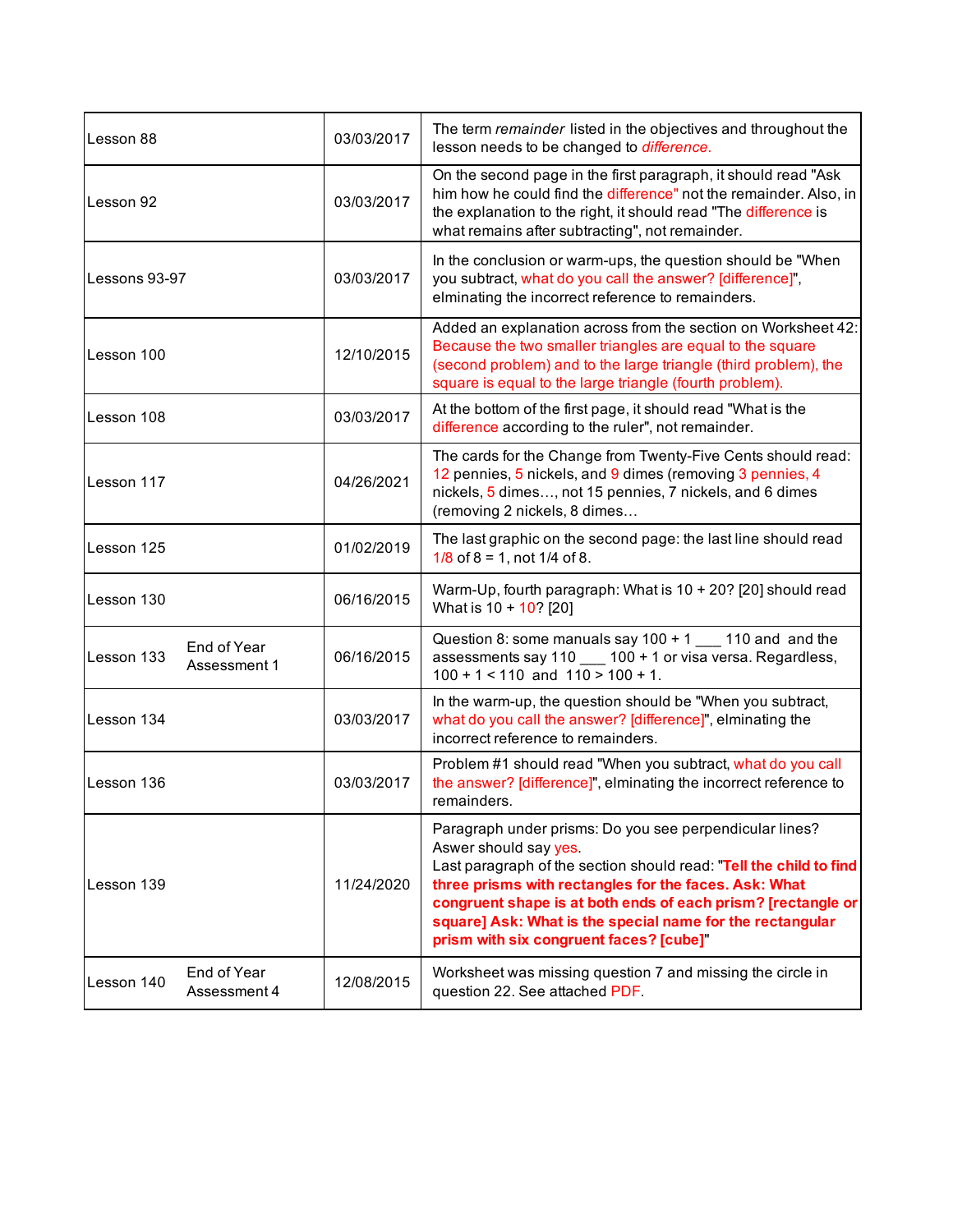# **REVIEW LESSON 4: SUBITIZING QUANTITIES 1 TO 10**

### **OBJECTIVES: MATERIALS:**

- 1. To review the days and months
- 2. To subitize quantities 1–10 by grouping in 5s

- 1. **Calendar with 12 months, one per page**
- 2. *Yellow is the Sun* book and music (Appendix p. 1)
- 3. Tiles and AL Abacus
- 4. Strips for Sorting, cut out (Appendix p. 2)
- 5. Worksheet 1, Subitizing Quantities 1 to 10

| <b>ACTIVITIES FOR TEACHING:</b>                                                                                                                                                                                                                              | <b>EXPLANATIONS:</b> |
|--------------------------------------------------------------------------------------------------------------------------------------------------------------------------------------------------------------------------------------------------------------|----------------------|
| <b>Warm-up.</b> Using the tune of "Twinkle, Twinkle Little<br>Star," sing the days of the week with these words:                                                                                                                                             |                      |
| Days of the Week<br>Sunday, Monday, Tuesday, too.<br>Wednesday, Thursday-this I knew.<br>Friday, Saturday that's the end.<br>Now let's say those days again!<br>Sunday, Monday, Tuesday, Wednesday, Thursday,<br>Friday, Saturday!                           |                      |
| Sing "The Months" to the tune of "Michael Finnegan."<br>Turn to each month on the calendar as it is sung.                                                                                                                                                    |                      |
| <b>The Months</b>                                                                                                                                                                                                                                            |                      |
| January, February, March, and April,<br>May, June, July, and August,<br>September, October, November, December.<br>These are the months of the year.                                                                                                         |                      |
| Sing Yellow is the Sun while reading the Yellow is the Sun<br>book. Tell the child to show the correct fingers at the<br>appropriate words.                                                                                                                  |                      |
| <b>Quantities 1–10 with fingers.</b> Ask the child to show 4<br>with her fingers as shown below. Then ask her to show 6<br>with her fingers. Repeat for 9, 5, 7, 8, and 10. Ask: What<br>makes 10 a special number? [all the fingers, two groups of<br>five] |                      |
| Showing 4.<br>Showing 6.                                                                                                                                                                                                                                     |                      |
| For practice, ask her to construct quantities 1-10 on her<br>fingers, concentrating especially on 6-10.                                                                                                                                                      |                      |
|                                                                                                                                                                                                                                                              |                      |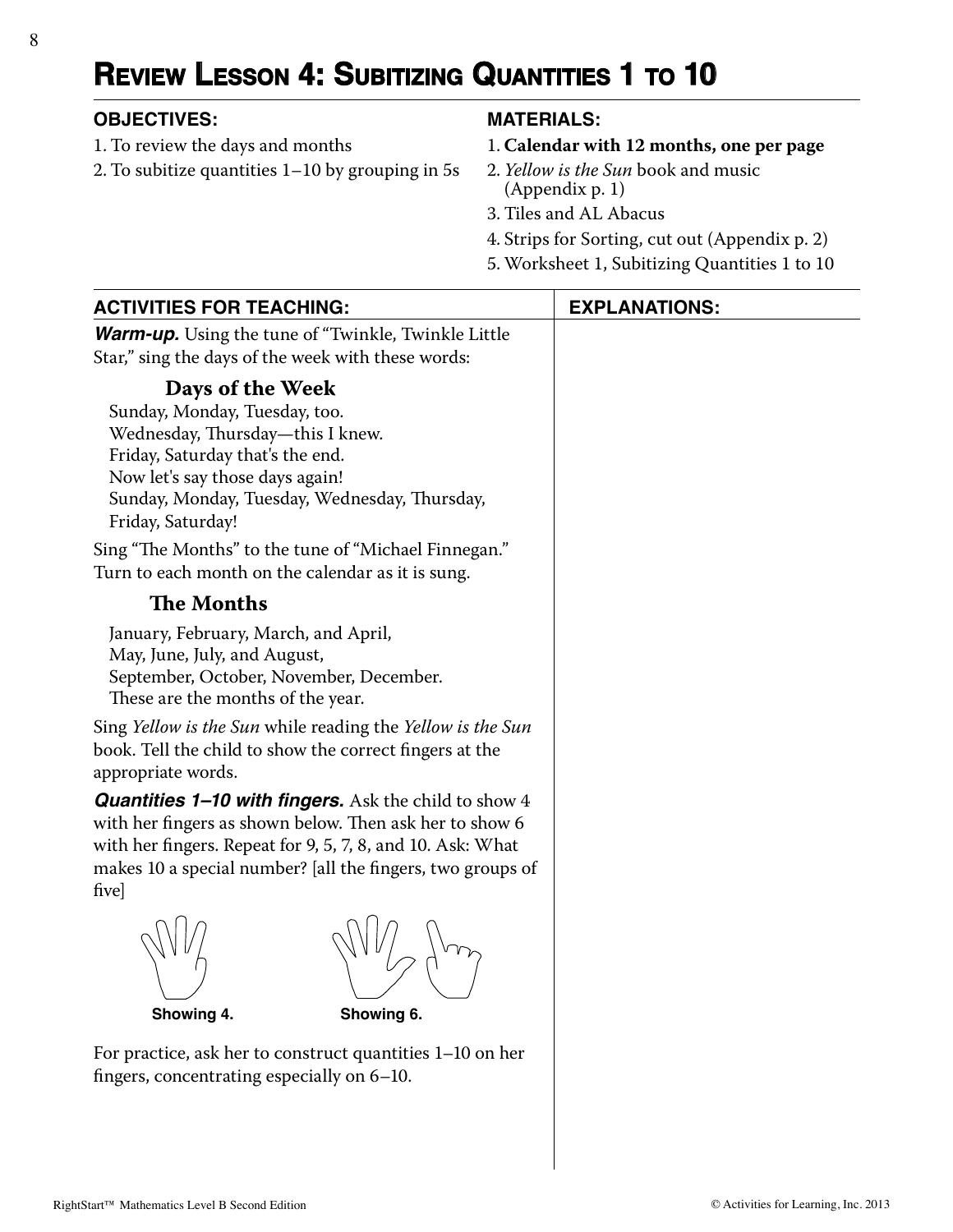### **ACTIVITIES FOR TEACHING: EXPLANATIONS:**

**Quantities 1–10 with tiles.** Ask the child to take 10 tiles, 5 each of two different colors. Ask her to construct 5, shown below. Next ask her to construct 4, then 6, and 10. Then give her random numbers to construct.





*Stairs with the strips.* Tell the child to put the strips in order with the shortest on top and the longest at the bottom as shown on the right.



Ask: Does it look like stairs? Keep it in view while she does the next activity.

*Stairs on the abacus.* Ask the child to enter 1 on the first wire, 2 on the next wire, and 3 on the next wire. Ask her to continue to 10. See the figure below.

|                      | -00000000 |
|----------------------|-----------|
|                      | ●●●○○○    |
|                      | aax       |
|                      | nnx       |
|                      |           |
|                      |           |
| ∞∞                   |           |
| XXX <b>aaa</b><br>∞∞ |           |
| ░░░                  |           |
|                      |           |

**Stairs on the abacus.**

Ask her to read the quantities from top to bottom. [1, 2, 3, . . . , 10] Ask: How much is on the top wire? [1] How much is on the bottom wire? [10] Ask her to point to 8, to 7, to 6, to 9, and other quantities.

Then ask: What does it look like? [stairs] Do you think the strip stairs and abacus stairs look alike?

*Ordinal counting.* Ask the child to put 4 different colored tiles in a row. Ask: What is the color of the first tile? What is the color of the second tile? Continue with the third and fourth tiles. Have the child rearrange the tiles, then ask similar questions.

*Worksheet 1.* Give the child the worksheet and have her match the various quantities by drawing a line between the corresponding images. The first one is done for the child.

*In conclusion.* With the stairs on the abacus, ask the child to find  $5$ . Then ask her to find the other  $5$ . [on the right side of the abacus] Ask: Can you find both 2s? Repeat for other quantities at random.

Some children may benefit from having the two tile colors be blue and yellow, matching the abacus color pattern.

It is vitally important that the child enter these quantities without **any** counting.

For a child having difficulty constructing the stairs, use the following method:

Tell the child to enter 1 on the first wire.

Tell the child to copy what is on the first wire and enter it on the next wire. [1] Then tell the child to add one more. [2]

For the next wire, copy what is above and add one more. [3]

Continue for remaining wires.

It is important to see the group on the right as well as the left.

Ordinal counting is familiar to most children. It has an additional value in beginning mathematics because of the sounds "thir" and "fif," which we need in English to pronounce thirteen, thirty, onethird, as well as fifteen, fifty, and one-fifth.

The first tile should be the one on the child's left because we read from left to right.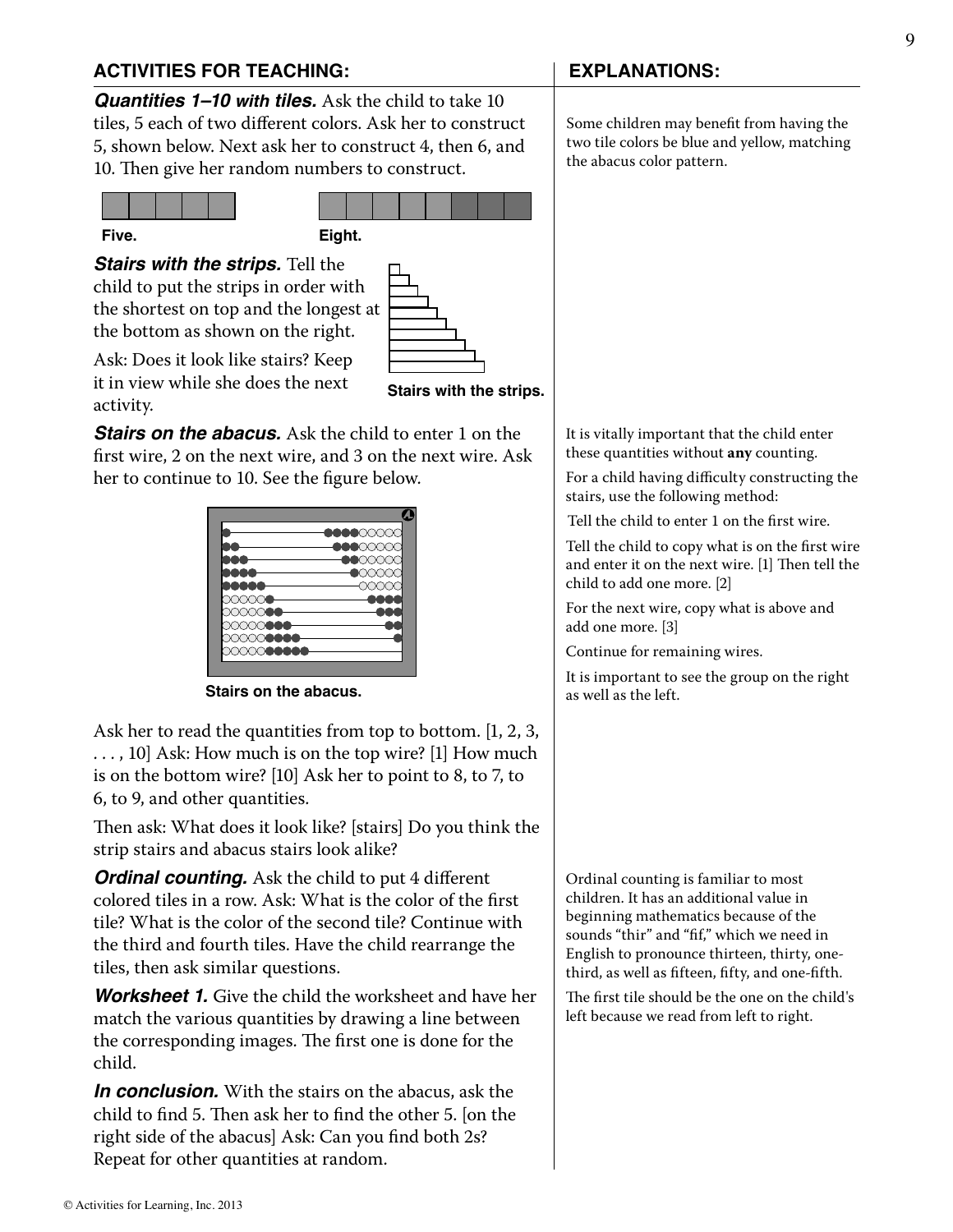Name:

Date:



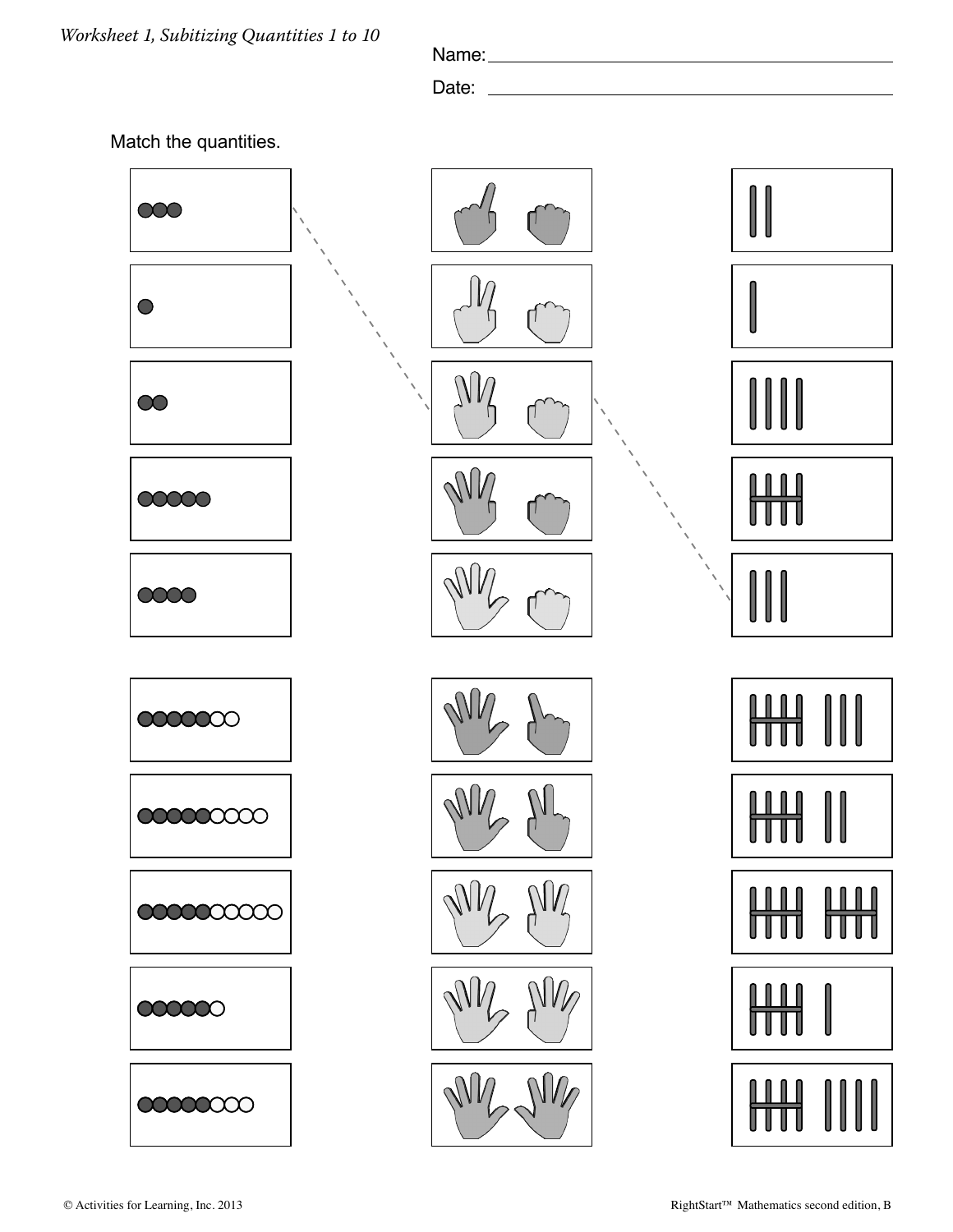# **STRIPS FOR SORTING**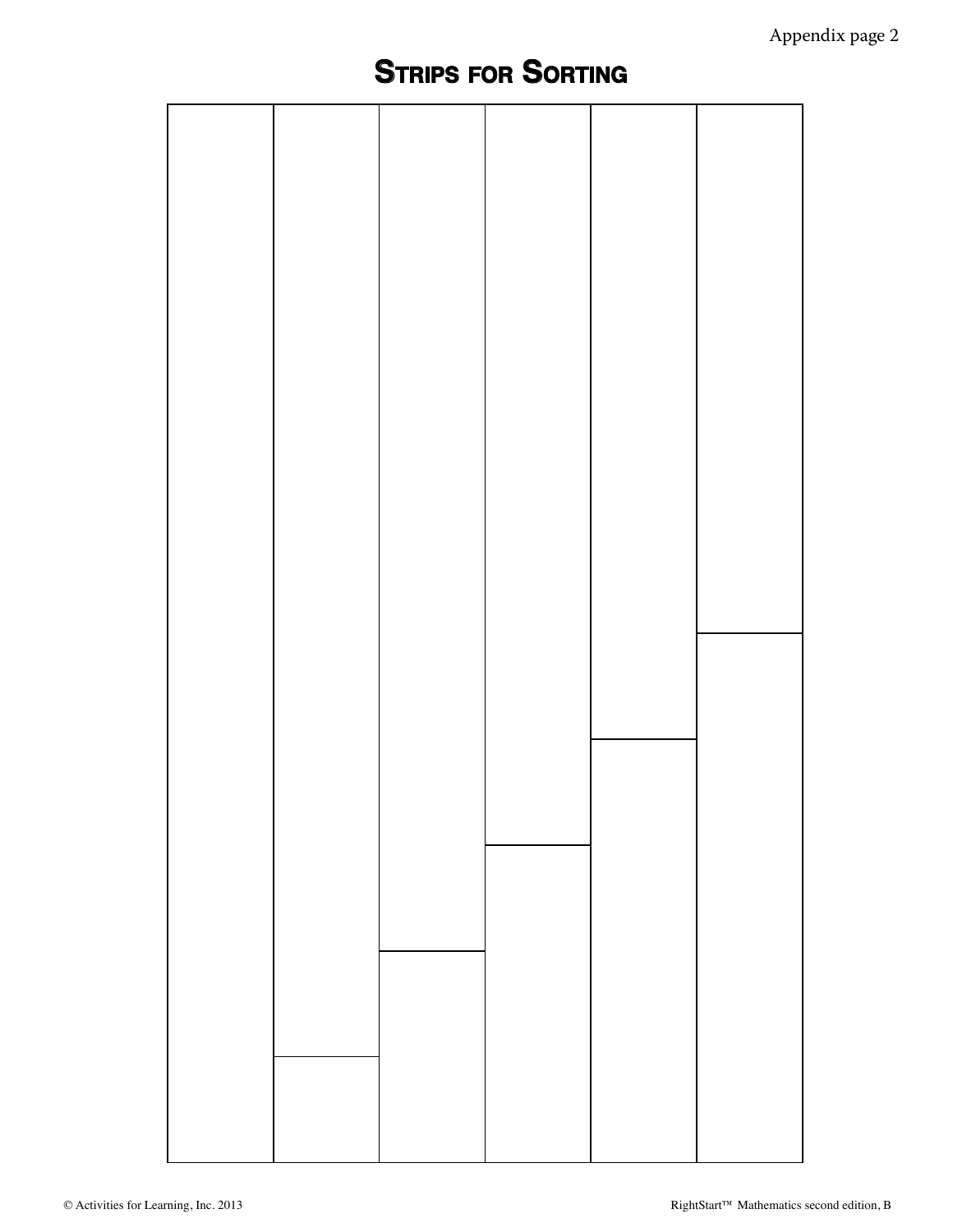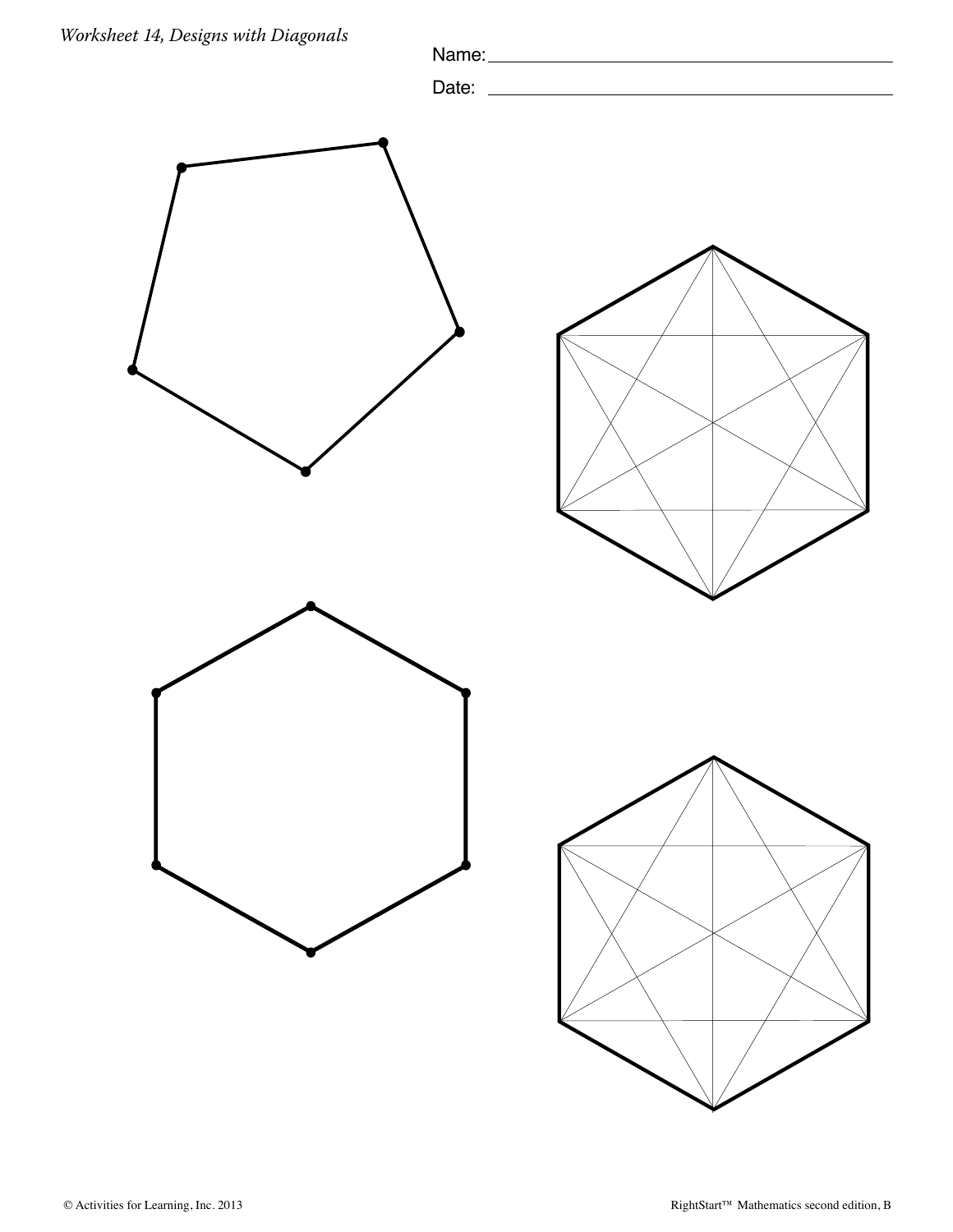### **ACTIVITIES FOR TEACHING: EXPLANATIONS:**



The child does the five remaining sums on the worksheet the same way.

The problems and solutions for the worksheet are listed below:

| A. 2834 | B. 2473 |
|---------|---------|
| + 5718  | + 3647  |
| 8552    | 6120    |
| C. 4791 | D. 2649 |
| + 1288  | $+1877$ |
| 6079    | 4526    |
| E. 1509 | F. 1678 |
| $+3246$ | + 3529  |
| 4755    | 5207    |

*In conclusion.* Ask: How many ones in 10? [10] How many tens in 100? [10] How many hundreds in one thousand? [10]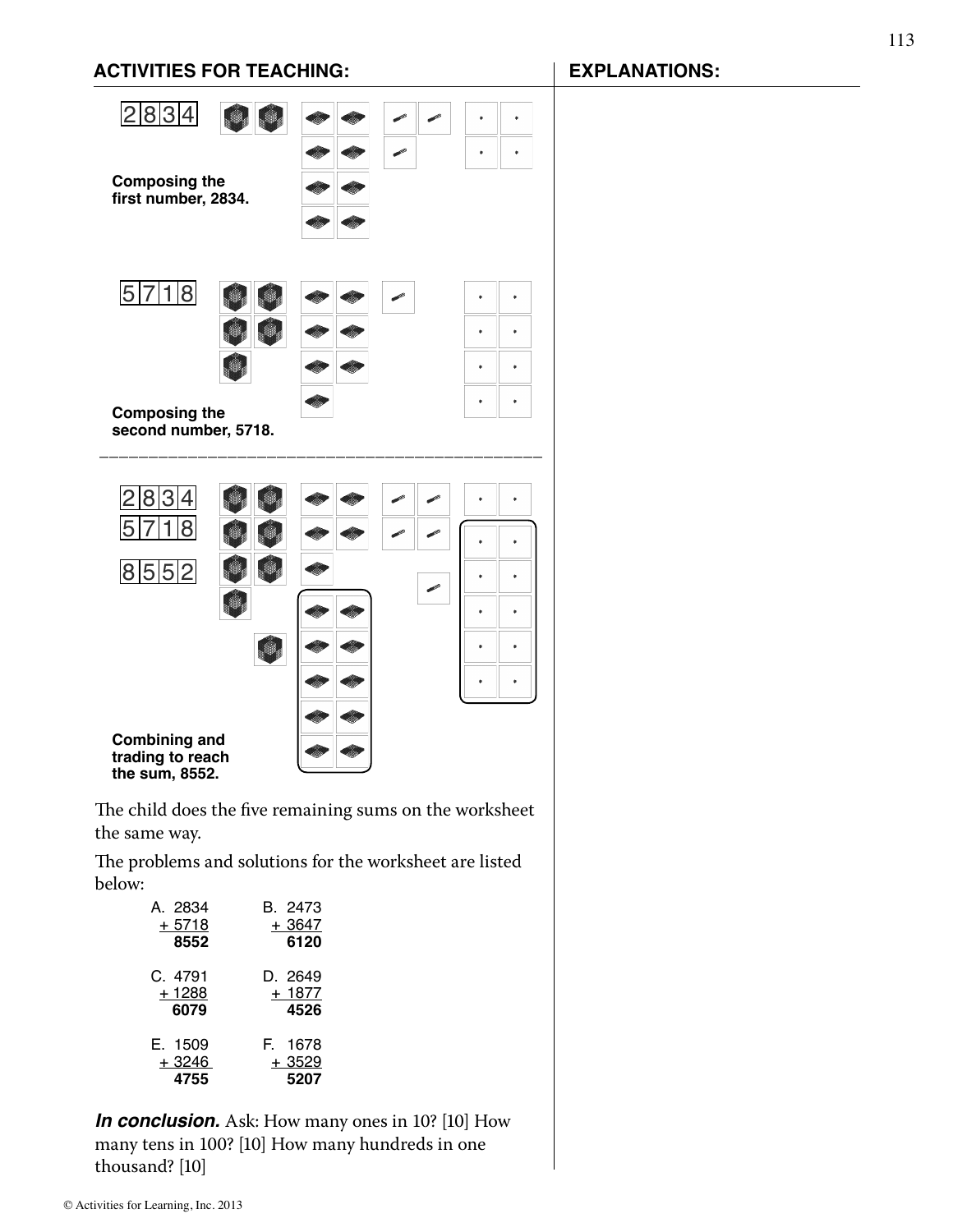Name:

Date:  $\overline{\phantom{a}}$ 





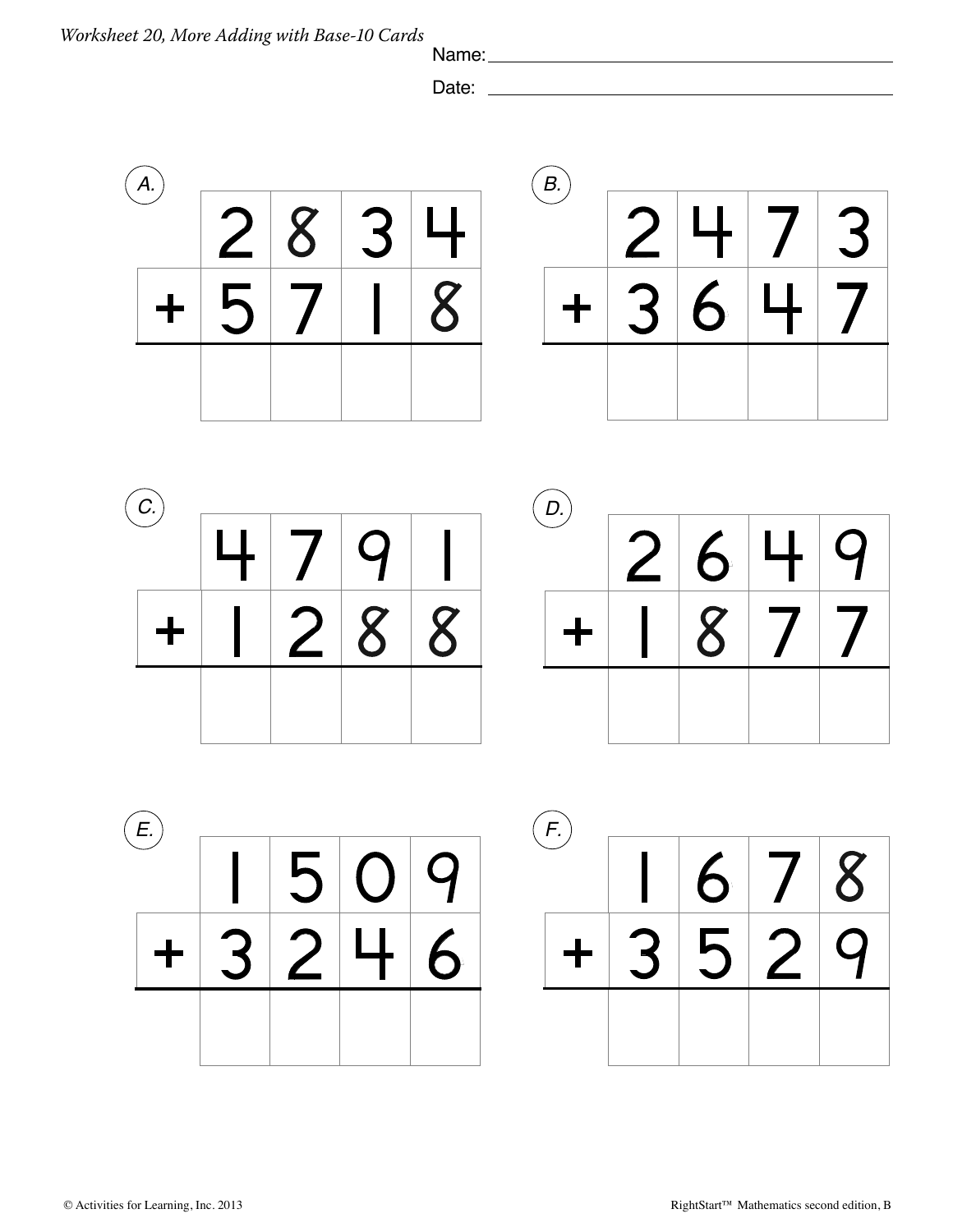Name:

Date:

Look at the tangram piece your teacher is pointing to and answer the following questions.

1. Is this a quadrilateral?

- 2. What is it called?
- 3. Does it have any parallel lines?

Look at the 7 tangram pieces shown and answer the following questions.

| 4. How many of the pieces are right triangles? _________________________________ |  |
|----------------------------------------------------------------------------------|--|
| 5. How many right angles are there in all the pieces? __________________________ |  |
|                                                                                  |  |
|                                                                                  |  |
| 8. How many of the pieces are parallelograms? __________________________________ |  |
| 9. How many of the pieces have parallel lines? _________________________________ |  |
| 10. How many pieces have perpendicular lines? __________________________________ |  |
| Look at the geometry solids and answer the following questions.                  |  |
|                                                                                  |  |
|                                                                                  |  |
| 13. Do the prisms have parallel lines?                                           |  |